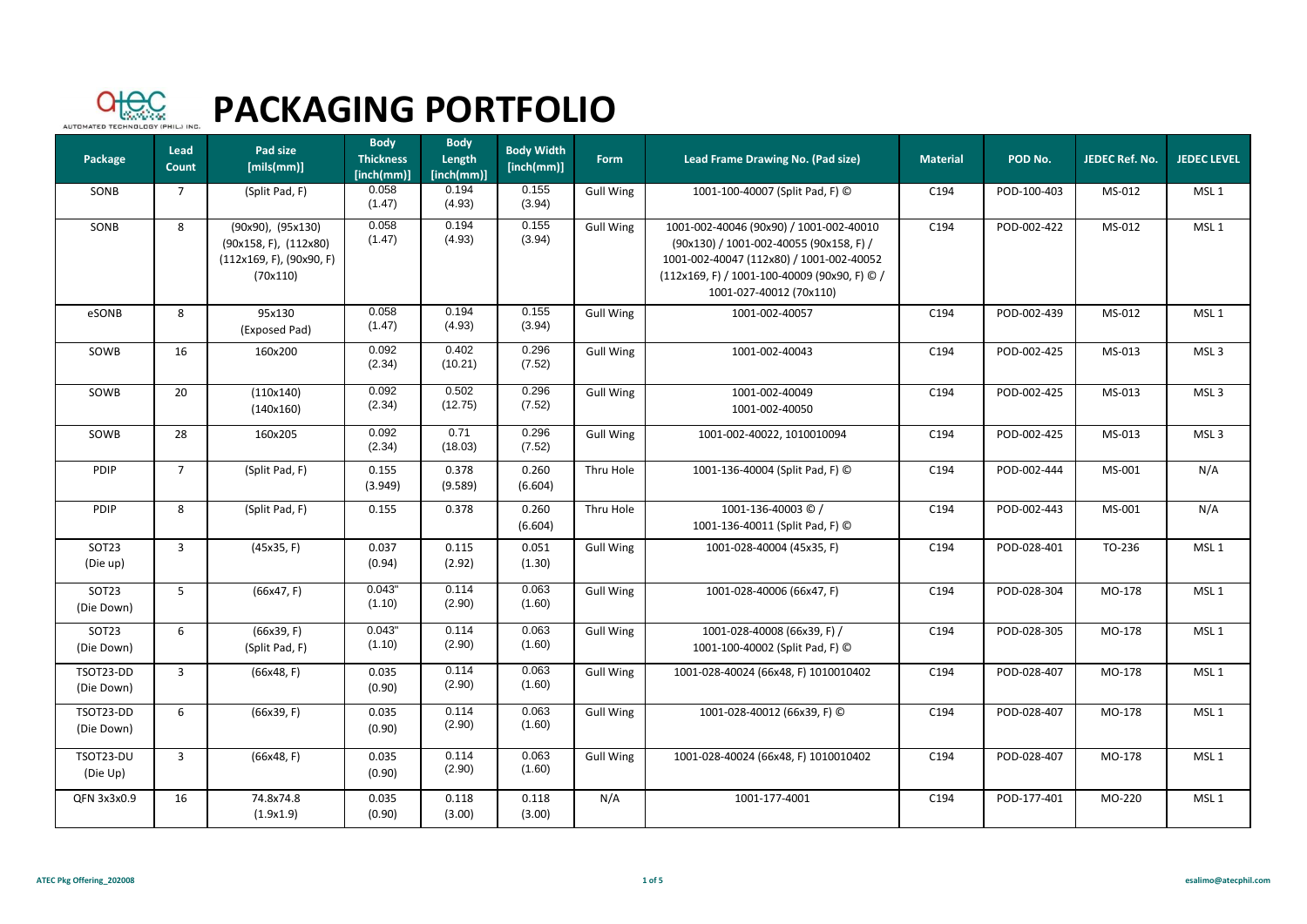

| Package            | Lead<br><b>Count</b> | Pad size<br>[mils(mm)]                                                                      | <b>Body</b><br><b>Thickness</b><br>[inch(mm)]           | <b>Body</b><br>Length<br>[inch(mm)] | <b>Body Width</b><br>[inch(mm)]                                                      | Form             | Lead Frame Drawing No. (Pad size)                                                                                                                             | <b>Material</b> | POD No.                                                                                          | JEDEC Ref. No. | <b>JEDEC LEVEL</b>         |
|--------------------|----------------------|---------------------------------------------------------------------------------------------|---------------------------------------------------------|-------------------------------------|--------------------------------------------------------------------------------------|------------------|---------------------------------------------------------------------------------------------------------------------------------------------------------------|-----------------|--------------------------------------------------------------------------------------------------|----------------|----------------------------|
| QFN 3x3x0.9        | 16                   | 61.8x68.9<br>(1.57x1.75)                                                                    | 0.035<br>(0.90)                                         | 0.118<br>(3.00)                     | 0.118<br>(3.00)                                                                      | N/A              | 1001-185-40001<br>(Fused leads 6&7, 14&15)                                                                                                                    | C194            | POD-185-401                                                                                      | MO-220         | MSL <sub>1</sub>           |
| TDFN 4x4x0.75      | 8                    | 141.3x115.4<br>(3.59x2.93)                                                                  | 0.030<br>(0.75)                                         | 0.157<br>(4.00)                     | 0.157<br>(4.00)                                                                      | N/A              | 1001-098-40003<br>(Fused leads 1,2&3, Fused leads 5,6,7&8 to DAP)                                                                                             | C194            | POD-098-401                                                                                      | MO-220         | MSL <sub>1</sub>           |
| TDFN 6x5x0.75      | 8                    | 161.4x179.1<br>(4.10x4.55)                                                                  | 0.030<br>(0.75)                                         | 0.236<br>(6.00)                     | 0.197<br>(5.00)                                                                      | N/A              | 1001-098-40004<br>(Fused leads 5,6,7&8 to DAP)                                                                                                                | C194            | POD-098-404                                                                                      | MO-220         | MSL <sub>3</sub>           |
| <b>DFN 6x5x0.9</b> | 8                    | 96.5x102.4<br>(2.45x2.60)                                                                   | 0.035<br>(0.90)                                         | 0.236<br>(6.00)                     | 0.197<br>(5.00)                                                                      | N/A              | 1001-166-40002<br>(Fused leads 5,6&7)                                                                                                                         | C194            | POD-166-402                                                                                      | MO-220         | MSL <sub>3</sub>           |
| QFN / DFN          | Various              | 0.118x0.035 to<br>0.354x0.035<br>(3.00x0.90 to 8.00x0.90)                                   | 0.035<br>(0.90)                                         |                                     | 0.118 to 0.354 0.118 to 0.354<br>$(3.00 \text{ to } 8.00)$ $(3.00 \text{ to } 8.00)$ | N/A              | 0.118x0.035 to 0.354x0.035 ©<br>(3.00x0.90 to 8.00x0.90)                                                                                                      | C194            | POD-076-412 /<br>POD-076-411 /<br>POD-076-419 /<br>POD-076-410 /<br>POD-076-413 /<br>POD-002-438 | MO-220         | MSL 1/<br>MSL <sub>3</sub> |
| TQFN / TDFN        | Various              | 0.118x0.031 to<br>0.354x0.031<br>(3.00x0.80 to 8.00x0.80)                                   | 0.030<br>(0.75)                                         |                                     | 0.118 to 0.354 0.118 to 0.354<br>$(3.00 \text{ to } 8.00)$ $(3.00 \text{ to } 8.00)$ | N/A              | 0.118x0.031 to 0.354x0.031 ©<br>(3.00x0.80 to 8.00x0.80)                                                                                                      | C194            | POD-076-412/<br>POD-076-411 /<br>POD-076-419 /<br>POD-076-410 /<br>POD-076-413 /<br>POD-002-438  | MO-229         | MSL1/<br>MSL <sub>3</sub>  |
| LGA                | Various              | 0.118 to 0.276<br>$(3.00 \text{ to } 7.00)$<br>Thickness varies                             | VARIES<br>(LAMITE<br><b>THICKNESS</b><br><b>GOVERNS</b> | $(3.00 \text{ to } 7.00)$           | 0.118 to 0.276 0.118 to 0.276<br>$(3.00 \text{ to } 7.00)$                           | N/A              | 3x3 to 7x7 / Thickness varies ©                                                                                                                               | Laminates       | customize                                                                                        | customize      | MSL <sub>3</sub>           |
| TO39               | 4                    | Header                                                                                      |                                                         | customize                           |                                                                                      | N/A              | Metal Header                                                                                                                                                  | Customized      | Part Name<br>MLX90614xCC                                                                         | customize      | N/A                        |
| SOIC               | 16                   | (92x128 X 107x123) /<br>(80x150 / 80x120) /<br>(80x120) / (80x150) /<br>(88x150) / (92x150) | 0.054<br>(1.37)                                         | 0.394<br>(10.00)                    | 0.154<br>(3.90)                                                                      | <b>Gull Wing</b> | 36-0156 / (92x128 X 107x123) / ©<br>36-0383 / (80x150 / 80x120) / ©<br>36-0703 / (80x120) - Opt1 / (80x150) - Opt2 /<br>(88x150) - Opt3-5 / (92x150) - Opt6 © | C194            | MKT-M16A                                                                                         | MS-012         | MSL <sub>1</sub>           |
| SOIC               | 14                   | (85x85)                                                                                     | 0.071<br>(1.80)                                         | 0.402<br>(10.20)                    | 0.209<br>(5.30)                                                                      | <b>Gull Wing</b> | 36-0914 / (85x85) ©                                                                                                                                           | C194            | MKT-M14D                                                                                         | EIAJ EDR-7320  | MSL <sub>1</sub>           |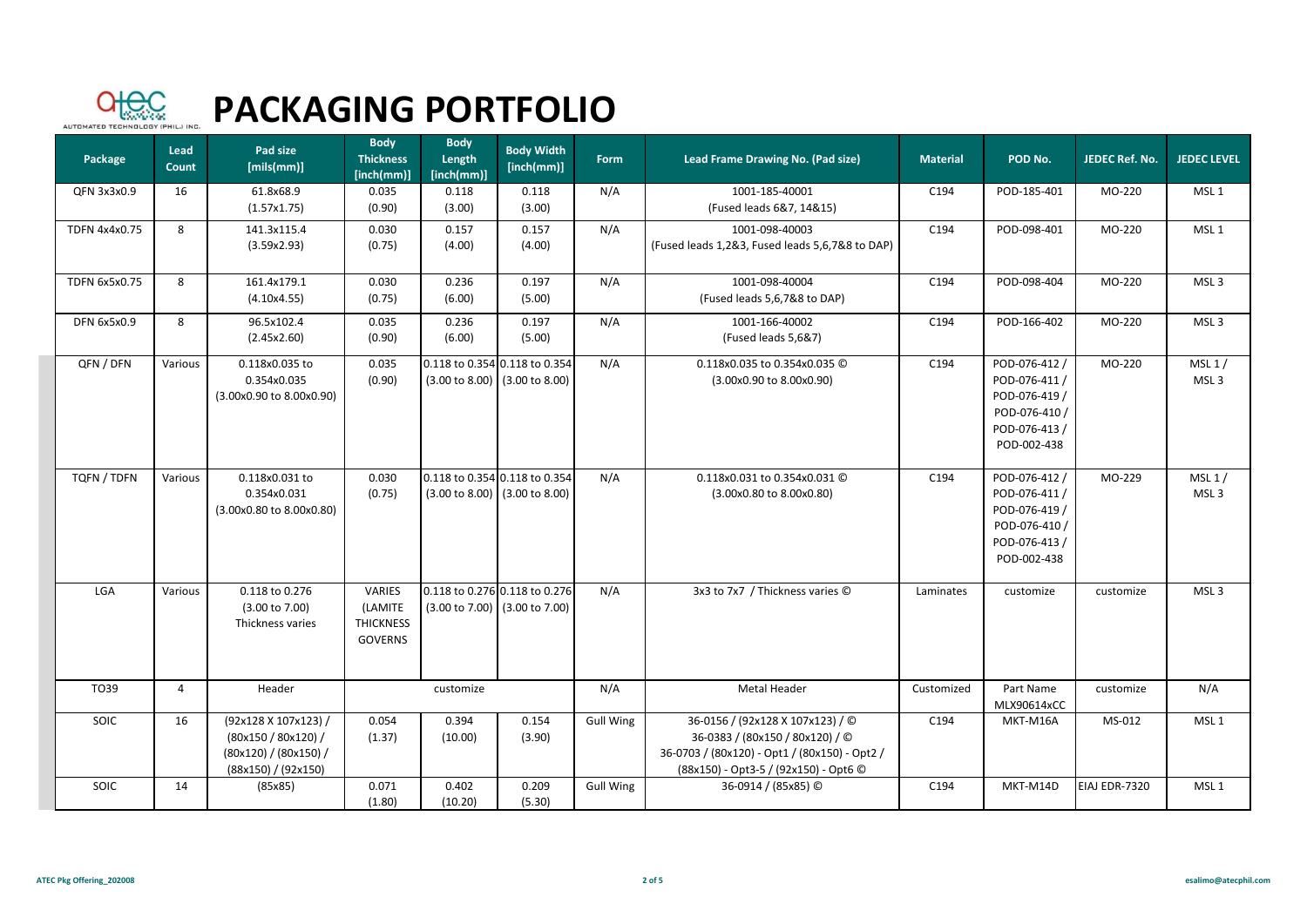

| Package      | Lead<br>Count | Pad size<br>[mils(mm)] | <b>Body</b><br><b>Thickness</b><br>[inch(mm)] | <b>Body</b><br>Length<br>[inch(mm)] | <b>Body Width</b><br>[inch(mm)] | Form             | Lead Frame Drawing No. (Pad size)           | <b>Material</b> | POD No.     | JEDEC Ref. No. | <b>JEDEC LEVEL</b> |
|--------------|---------------|------------------------|-----------------------------------------------|-------------------------------------|---------------------------------|------------------|---------------------------------------------|-----------------|-------------|----------------|--------------------|
| SOIC         | 16            | (110x134)              | 0.071<br>(1.80)                               | 0.406<br>(10.30)                    | 0.209<br>(5.30)                 | <b>Gull Wing</b> | 36-0862 / (110x134) ©                       | C194            | MKT-M16D    | EIAJ EDR-7320  | MSL <sub>1</sub>   |
| SOIC         | 20            | (110x130)              | 0.071<br>(1.80)                               | 0.500<br>(12.70)                    | 0.209<br>(5.30)                 | <b>Gull Wing</b> | 36-0918 / (110x130) ©                       | C194            | MKT-M20D    | EIAJ EDR-7320  | MSL <sub>1</sub>   |
| <b>TSSOP</b> | 14            | (59x59) - (79x79)      | 0.035<br>(0.90)                               | 0.197<br>(5.00)                     | 0.173<br>(4.40)                 | <b>Gull Wing</b> | 36-0098 / (59x59) - Opt1 / (79x79) - Opt2 © | C194            | MKT-MTC14   | MO-153         | MSL <sub>1</sub>   |
| <b>TSSOP</b> | 16            | (79x79)                | 0.035<br>(0.90)                               | 0.201<br>(5.10)                     | 0.173<br>(4.40)                 | <b>Gull Wing</b> | 36-0112, (79x79) ©                          | C194            | MKT-MTC16   | MO-153         | MSL <sub>1</sub>   |
| <b>TSSOP</b> | 16            | (110x118)              | 0.035<br>(0.90)                               | 0.201<br>(5.10)                     | 0.173<br>(4.40)                 | <b>Gull Wing</b> | 1001-041-40067, 0410010004, HDLF            | C194            | POD-002-452 | MO-153         | MSL <sub>1</sub>   |
| <b>TSSOP</b> | 16            | (40x42)                | 0.035<br>(0.90)                               | 0.201<br>(5.10)                     | 0.173<br>(4.40)                 | <b>Gull Wing</b> | 1001-002-40070, 1010010418, HDLF C          | C194            | POD-002-452 | MO-153         | MSL <sub>1</sub>   |
| <b>TSSOP</b> | 20            | (98x98)                | 0.035<br>(0.90)                               | 0.256<br>(6.50)                     | 0.173<br>(4.40)                 | <b>Gull Wing</b> | 36-0692 / (98x98) ©                         | C194            | MKT-MTC20   | MO-153         | MSL <sub>1</sub>   |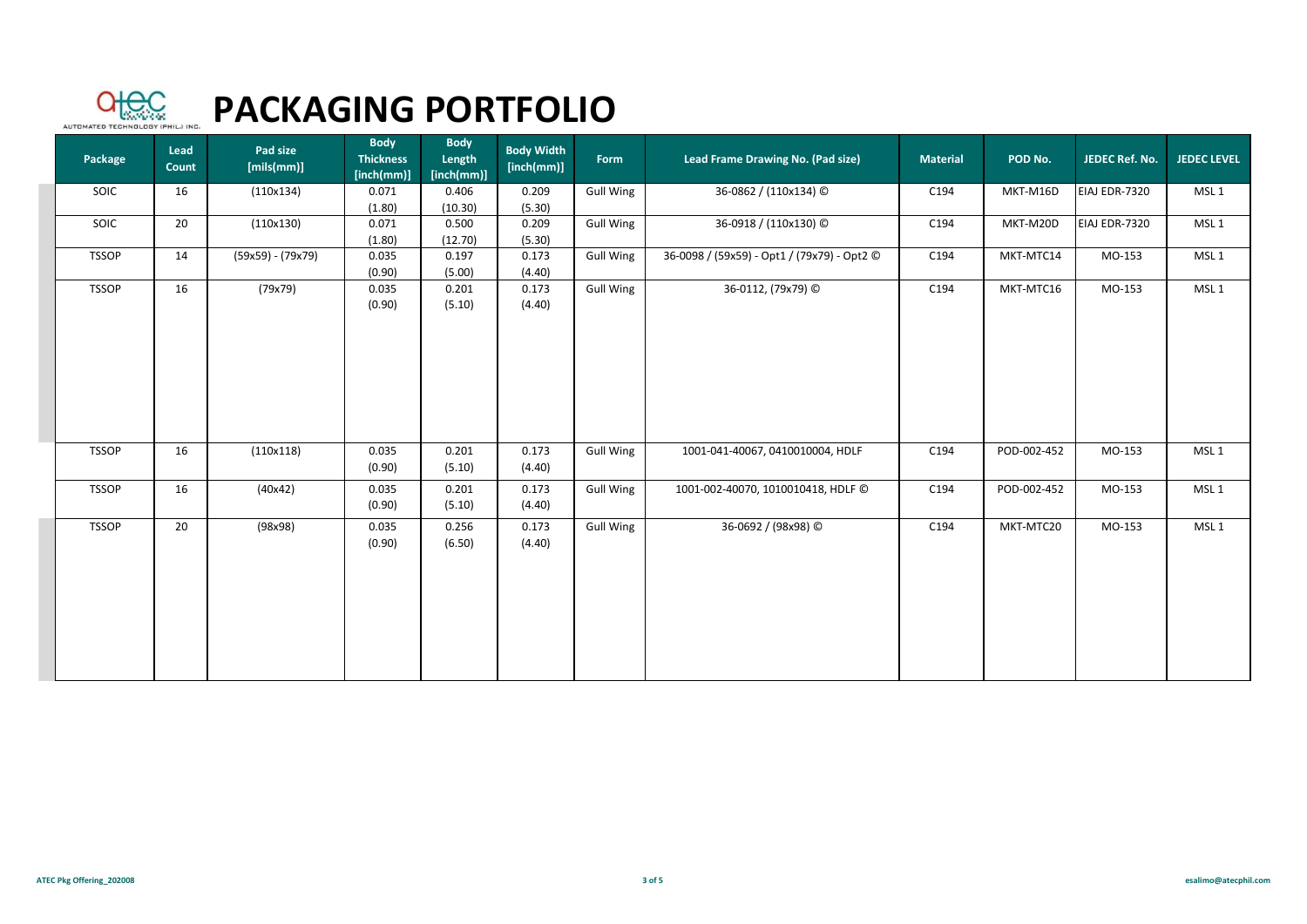

| Package      | Lead<br>Count | Pad size<br>[mils(mm)]                                              | <b>Body</b><br><b>Thickness</b><br>[inch(mm)] | <b>Body</b><br>Length<br>[inch(mm)] | <b>Body Width</b><br>[inch(mm)] | Form             | Lead Frame Drawing No. (Pad size)                                                                                                                                                                                                                                 | <b>Material</b>      | POD No.     | JEDEC Ref. No. | <b>JEDEC LEVEL</b> |
|--------------|---------------|---------------------------------------------------------------------|-----------------------------------------------|-------------------------------------|---------------------------------|------------------|-------------------------------------------------------------------------------------------------------------------------------------------------------------------------------------------------------------------------------------------------------------------|----------------------|-------------|----------------|--------------------|
| <b>TSSOP</b> | 24            | (138x110)                                                           | 0.035<br>(0.90)                               | 0.307<br>(7.80)                     | 0.173<br>(4.40)                 | Gull Wing        | 36-0859 / (138x110) ©                                                                                                                                                                                                                                             | C7025 HH             | MKT-MTC24   | MO-153         | MSL <sub>1</sub>   |
| <b>TSSOP</b> | 28            | (217x118)<br>(138x118)                                              | 0.035<br>(0.90)                               | 0.382<br>(9.70)                     | 0.173<br>(4.40)                 | <b>Gull Wing</b> | 36-0026 / (217x118) ©                                                                                                                                                                                                                                             | C7025 HH             | MKT-MTC28   | MO-153         | MSL <sub>1</sub>   |
| <b>TSSOP</b> | 48            | (177x118)                                                           | 0.035<br>(0.90)                               | 0.492<br>(12.5)                     | 0.240<br>(6.10)                 | <b>Gull Wing</b> | 36-0002 / (177x118) ©                                                                                                                                                                                                                                             | C7025 HH             | MKT-MTD48   | MO-153         | MSL <sub>1</sub>   |
| <b>TSSOP</b> | 48            | (173x283) /<br>(118x197) /<br>(134x173) F/<br>(209x189 Split pad) F | 0.035<br>(0.90)                               | 0.492<br>(12.5)                     | 0.240<br>(6.10)                 | <b>Gull Wing</b> | 1001-124-40010 (173x283), 1240010001 C7025-<br>HH, HDLF © /<br>1001-124-40011 (118x197), 1240010002 C7025-<br>HH, HDLF © /<br>1001-124-40012 (134x173), 1240010003 C7025-<br>HH, HDLF © /<br>1001-027-40018 (209x189 Split pad) F,<br>0270010001, C194-SH, HDLF C | C7025-HH,<br>C194-SH | POD-002-456 | MO-153         | MSL <sub>3</sub>   |